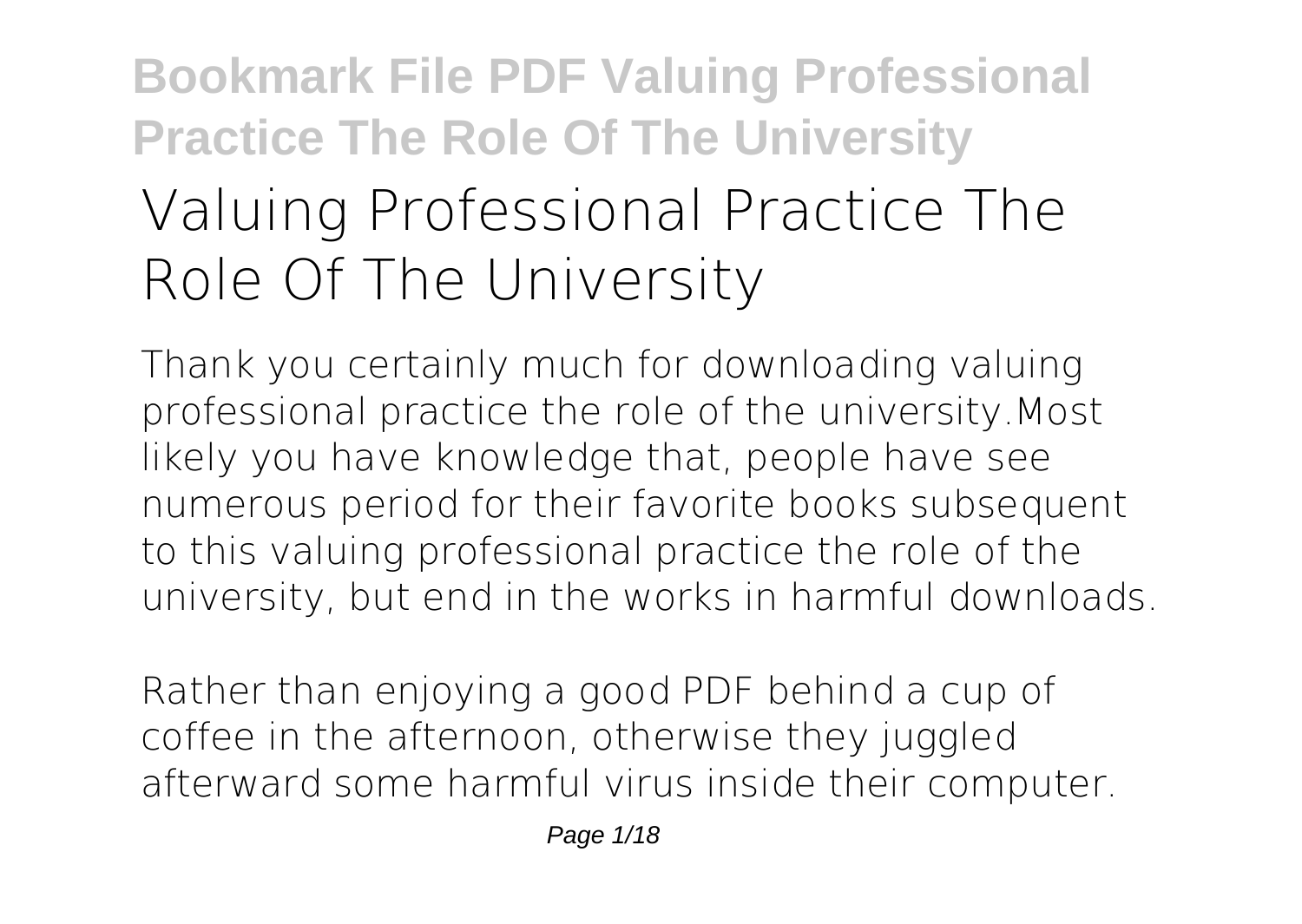**valuing professional practice the role of the university** is to hand in our digital library an online entry to it is set as public for that reason you can download it instantly. Our digital library saves in multiple countries, allowing you to acquire the most less latency times to download any of our books in the same way as this one. Merely said, the valuing professional practice the role of the university is universally compatible as soon as any devices to read.

Scaling up Professional Practice **Professional Practice and Valuation ||contract-1|| Definition and Lump-sum Contract** How to use Excel Index Match (the right way) Page 2/18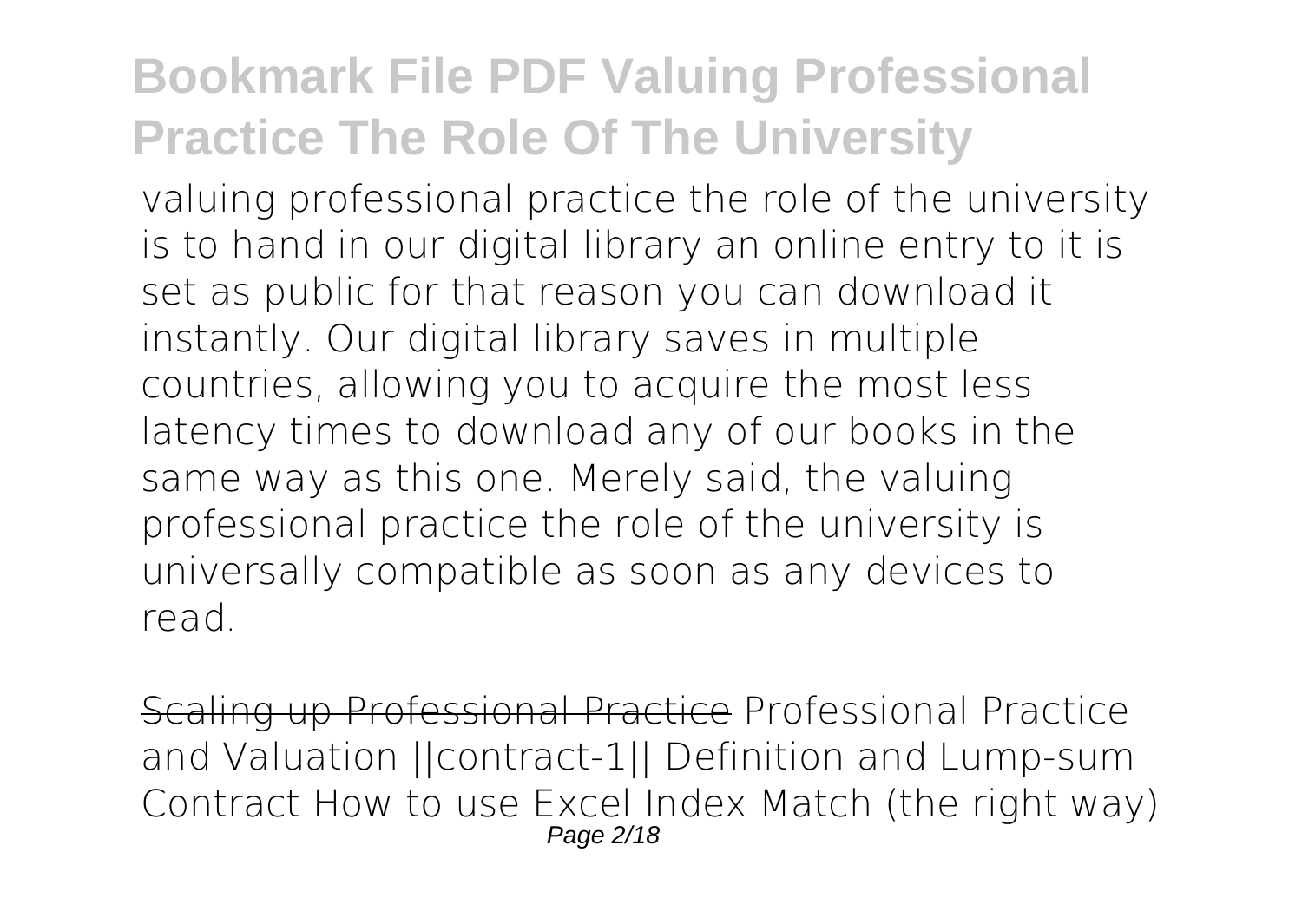*How does the stock market work? - Oliver Elfenbaum* OET Listening Test 2020 with Answers | OET 2.0 updated sample for all professions | TEST 19 *THE LITTLE BOOK OF VALUATION (BY ASWATH DAMODARAN) Excel Crash Course for Finance Professionals - FREE | Corporate Finance Institute Sleep is your superpower | Matt Walker* **Remodelling the market: improving professional practice, understanding value and risk** Top 50 Oracle Interview Questions and Answers | Questions for Freshers and Experienced | Edureka Lecture-2 Types of Contracts -1 (Professional Practice \u0026 Valuation) Aristotle \u0026 Virtue Theory: Crash Course Philosophy #38 How to Identify \u0026 Value Antique Glassware Page 3/18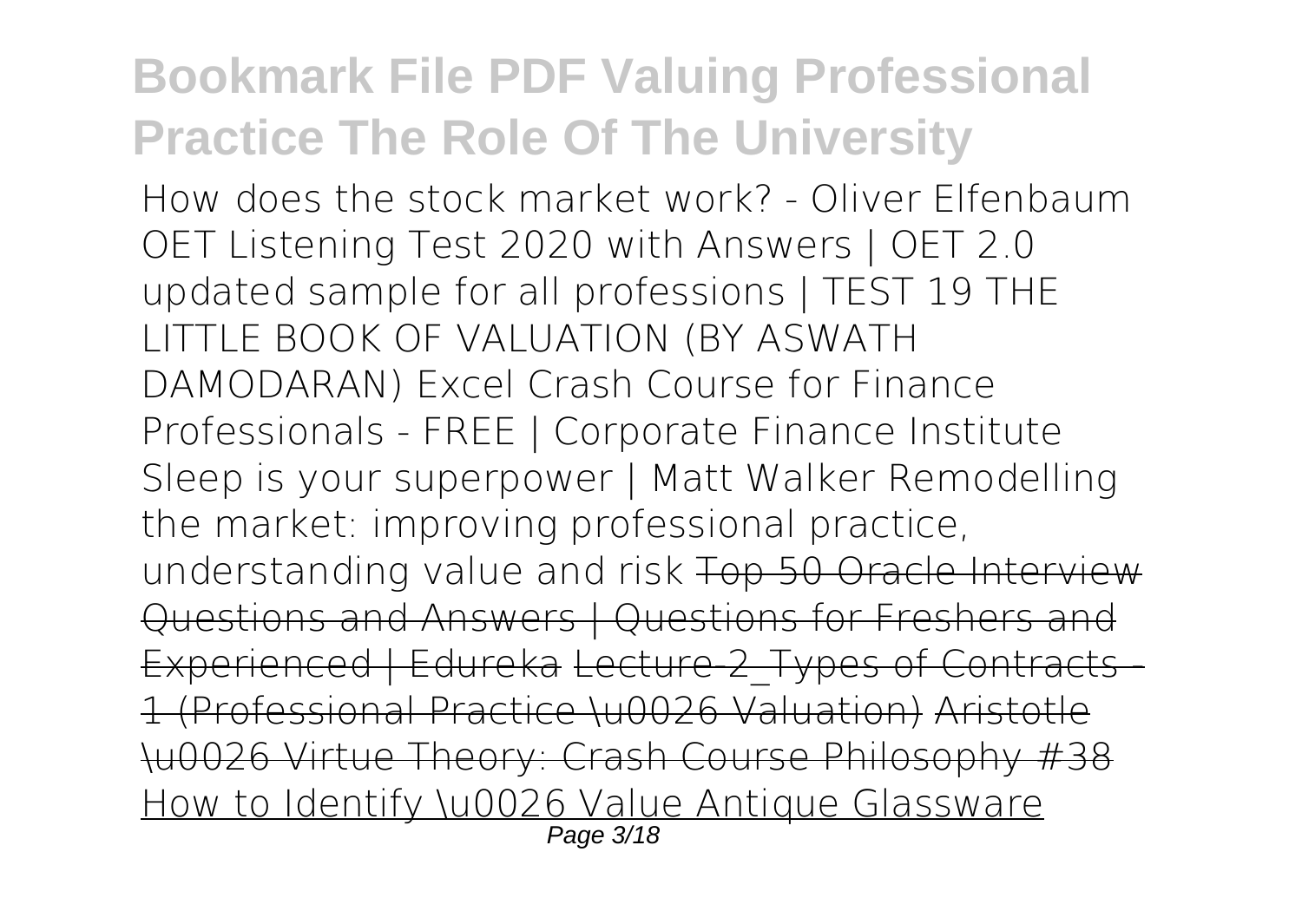Bargains by Dr. Lori Valuation in Four Lessons I Aswath Damodaran | Talks at Google Change your mindset, change the game | Dr. Alia Crum | TEDxTraverseCity Valuables Found at Estate Sales - Ceramics, Dishes, \u0026 more by Dr. Lori *Pricing Vintage \u0026 Antique Glassware - Bowls, Cups, Pitchers, Bottles \u0026 more by Dr. Lori Price \u0026 Identify Valuable Ceramics \u0026 Pottery Antiques by Dr. Lori* Secrets to Price and Identify Art Prints by Dr. Lori **Two Drawing Exercises to Improve your Skills Immediately (Warm-up + Isolating Shapes)** How to get BETTER at DRAWING! - 6 things you NEED to know.

This Guy Can Teach You How to Memorize Anything The Clutter Fairy Weekly #43 - Money, Money, Money: Page 4/18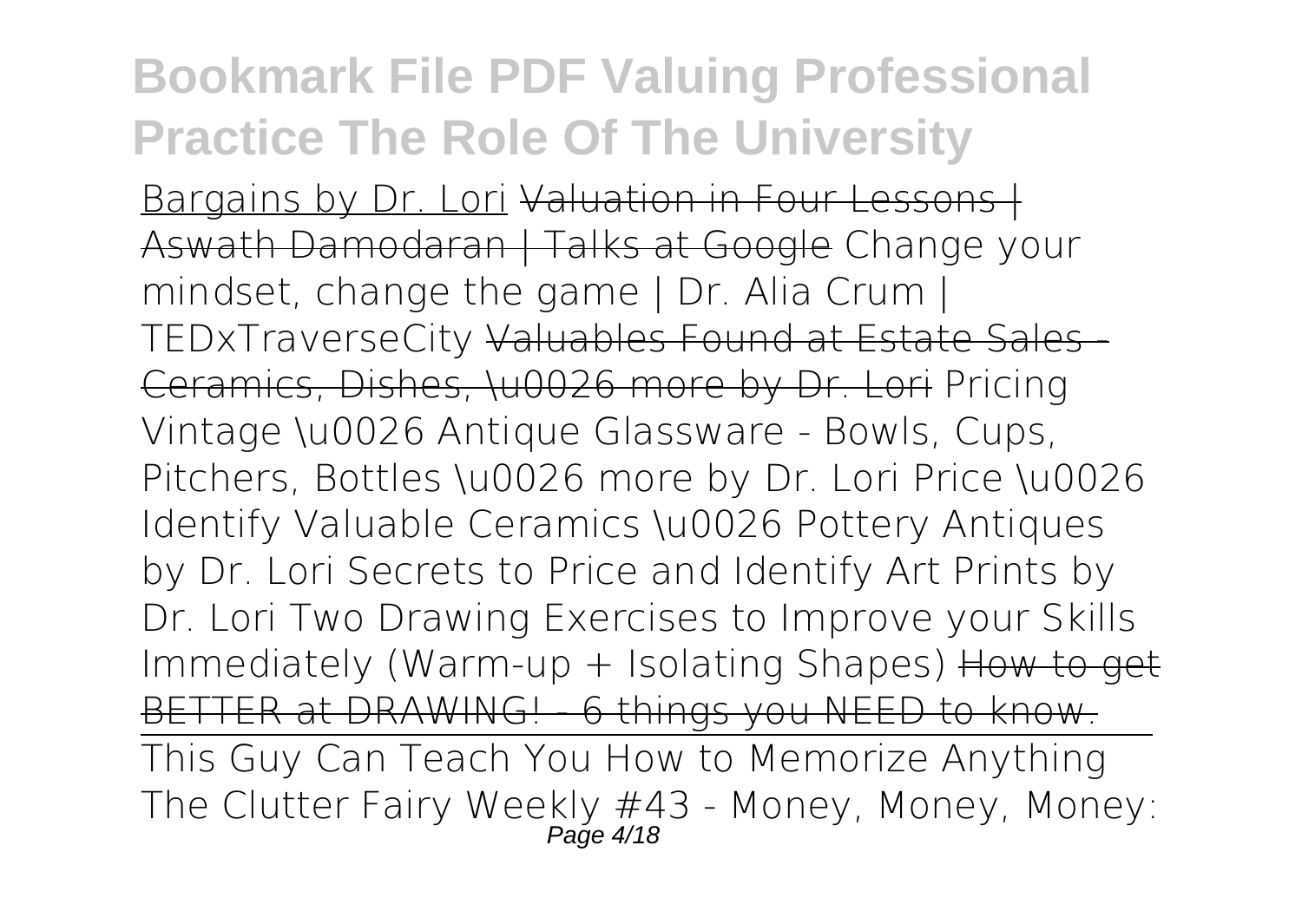The Problem with Monetary Value **The Art of Investing | François Rochon | Talks at Google Amazon Empire: The Rise and Reign of Jeff Bezos (full film) | FRONTLINE The Dark Side of Valuation: India Business Forum**

Azure Full Course - Learn Microsoft Azure in 8 Hours | Azure Tutorial For Beginners | EdurekaGrit: the power of passion and perseverance | Angela Lee Duckworth How to Shade with PENCIL for BEGINNERS *Valuing Professional Practice The Role* Valuing your role and others. Research carried out by the RCN has shown that good teams: are creative in the way they organise services. make sound decisions. respond effectively to sudden changes. Page 5/18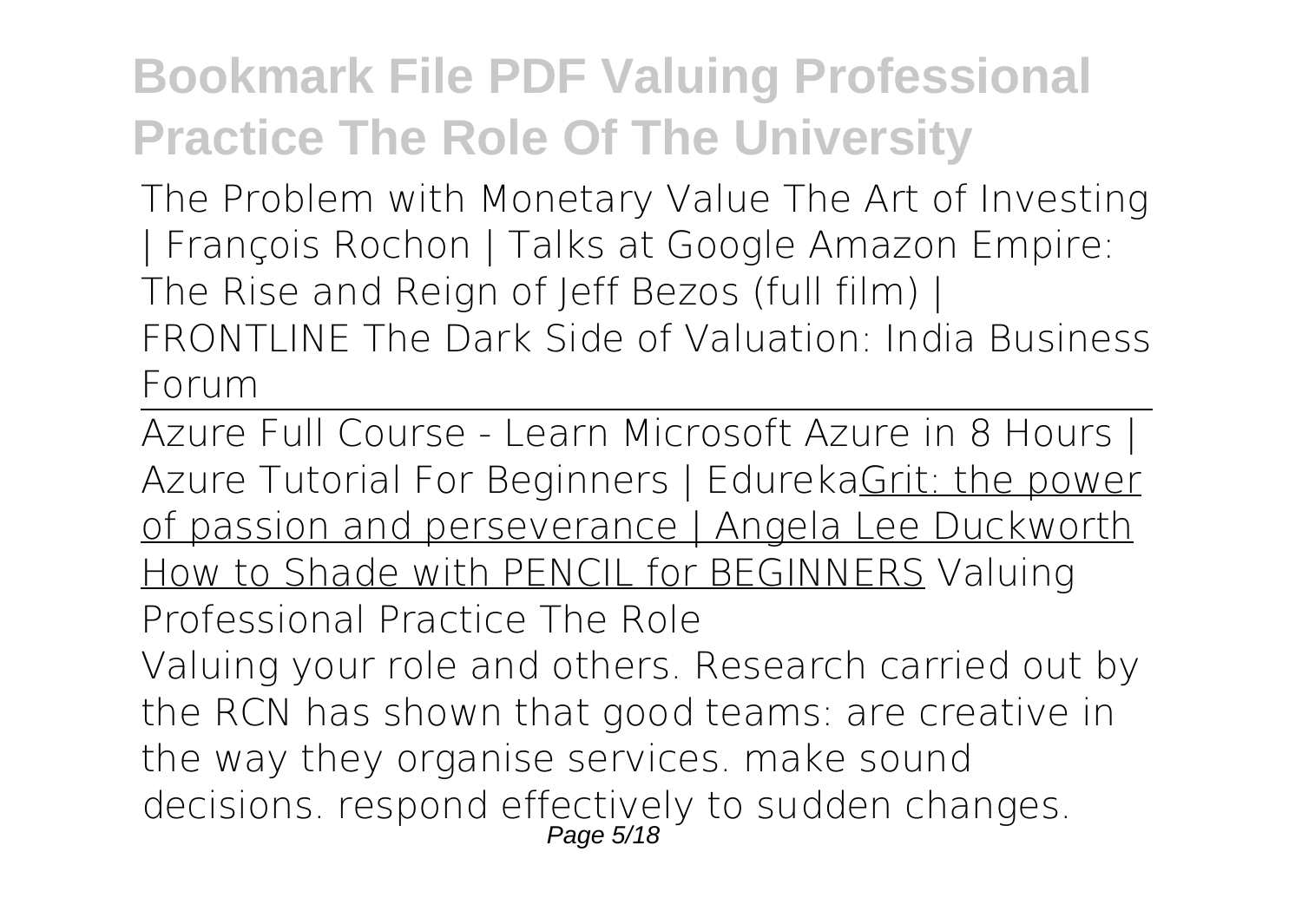**Bookmark File PDF Valuing Professional Practice The Role Of The University** provide high-quality services to patients/clients. But good teams don't just 'happen'.

*Valuing your role and others | First Steps | RCN* A professional doctorate should be a different type of doctorate to the PhD; there is no point in having it exist as a weaker version of the PhD. The central feature of that difference is that professional doctorates should value other types of knowledge, namely knowledge of and in professional practice.

*CiteSeerX — VALUING PROFESSIONAL PRACTICE: THE ROLE OF THE ...*

7. Professional practice life expectancy and value. A Page 6/18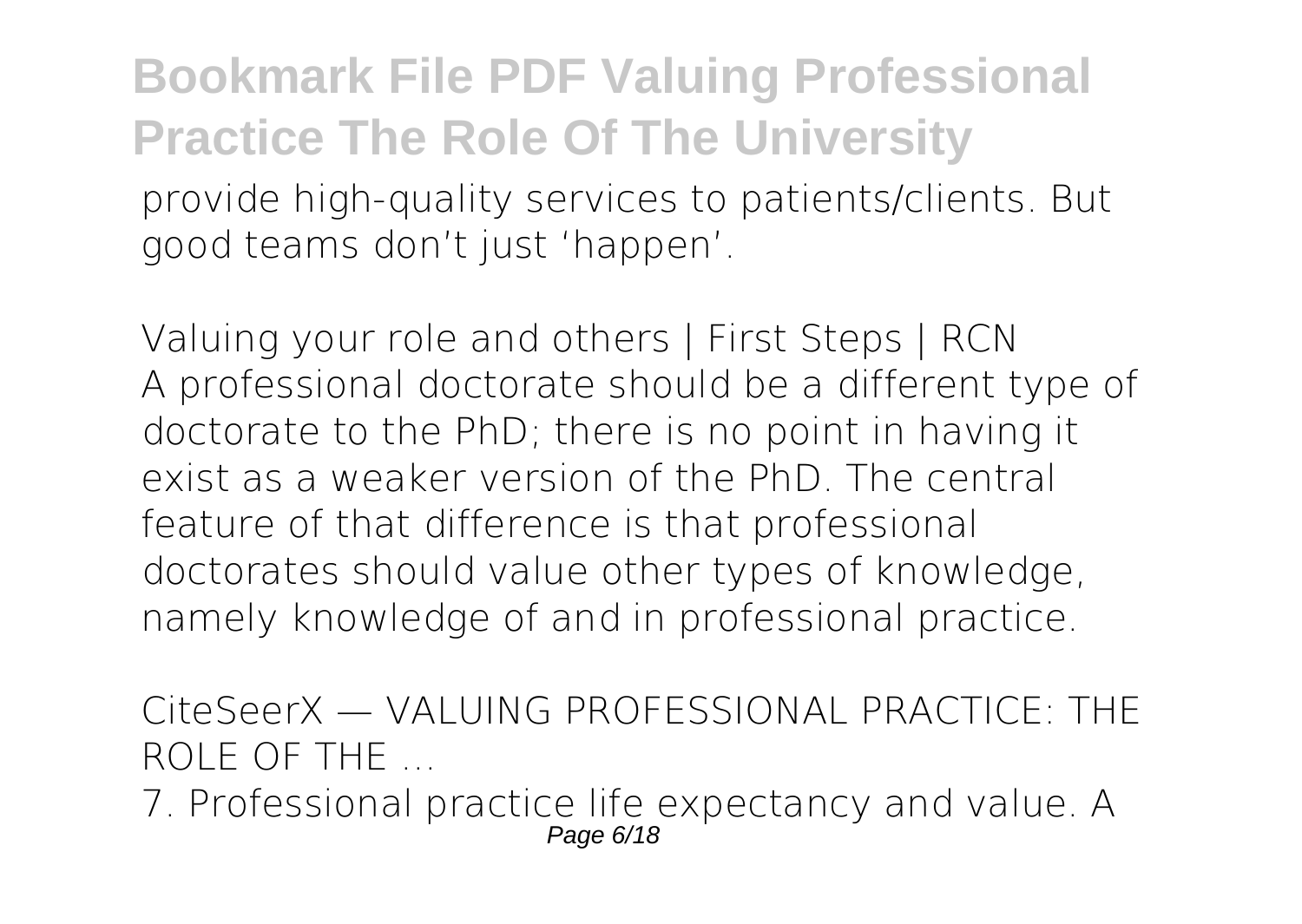professional practice may have a shorter expected life span than other service businesses. This affects how you do income projections for the practice. And the income projections form the basis of such business valuation methods as Discounted Cash Flow. Importantly, the assumption of perpetual income stream may not be appropriate when valuing a professional practice. This reduces the practice's residual value.

*7 Key factors in professional practice valuation ...* Acces PDF Valuing Professional Practice The Role Of The University Valuing Professional Practice The Role Of The University When somebody should go to the Page 7/18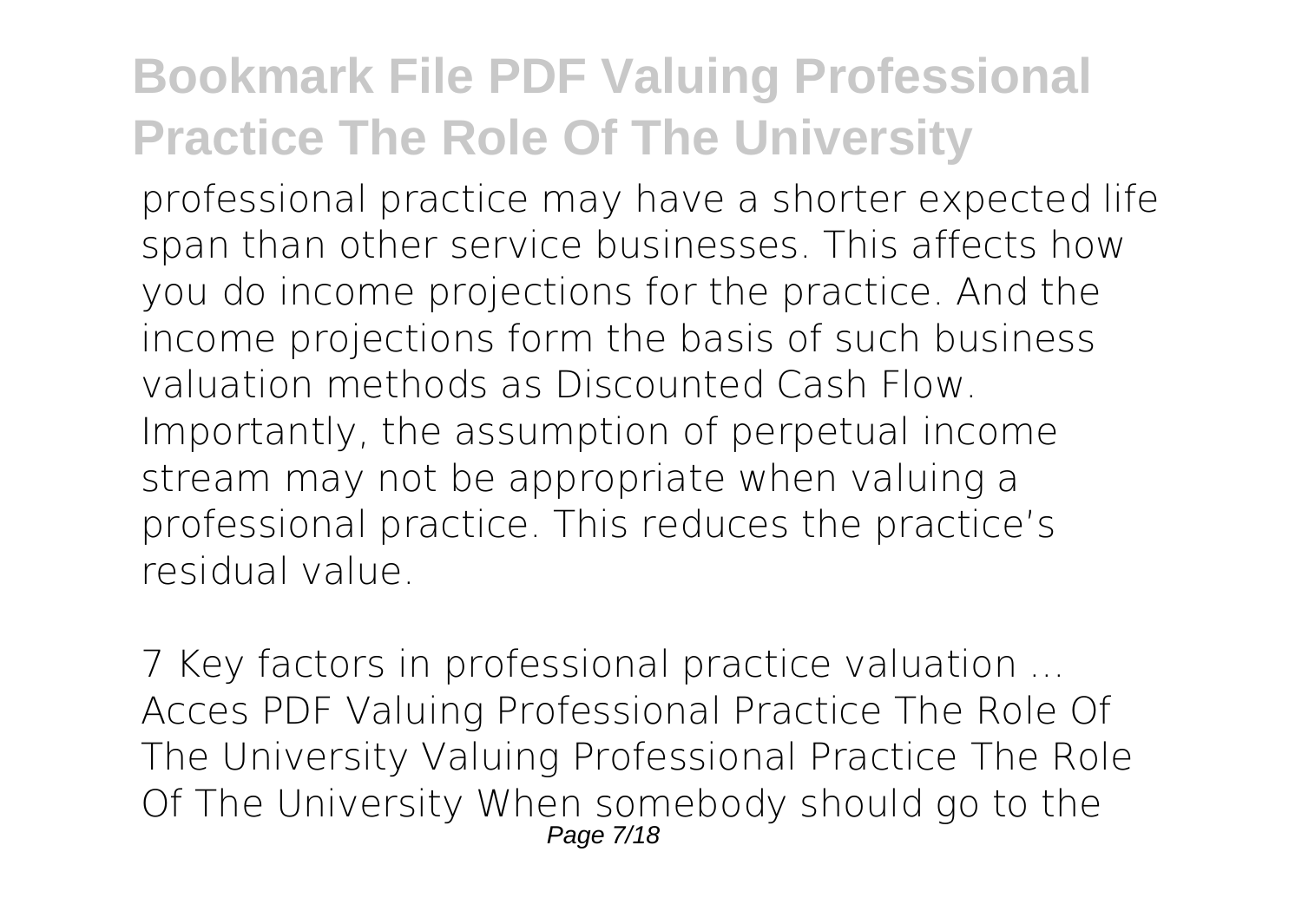book stores, search establishment by shop, shelf by shelf, it is in reality problematic. This is why we allow the book compilations in this website. It will utterly ease

*Valuing Professional Practice The Role Of The University*

Your professional role and value base It's important to understand the professional value and ethics bases that underpin the social work profession itself. Explore the context in which professional practice operates and learn about the role of law and policy, and working in a diverse society. Your professional role and value base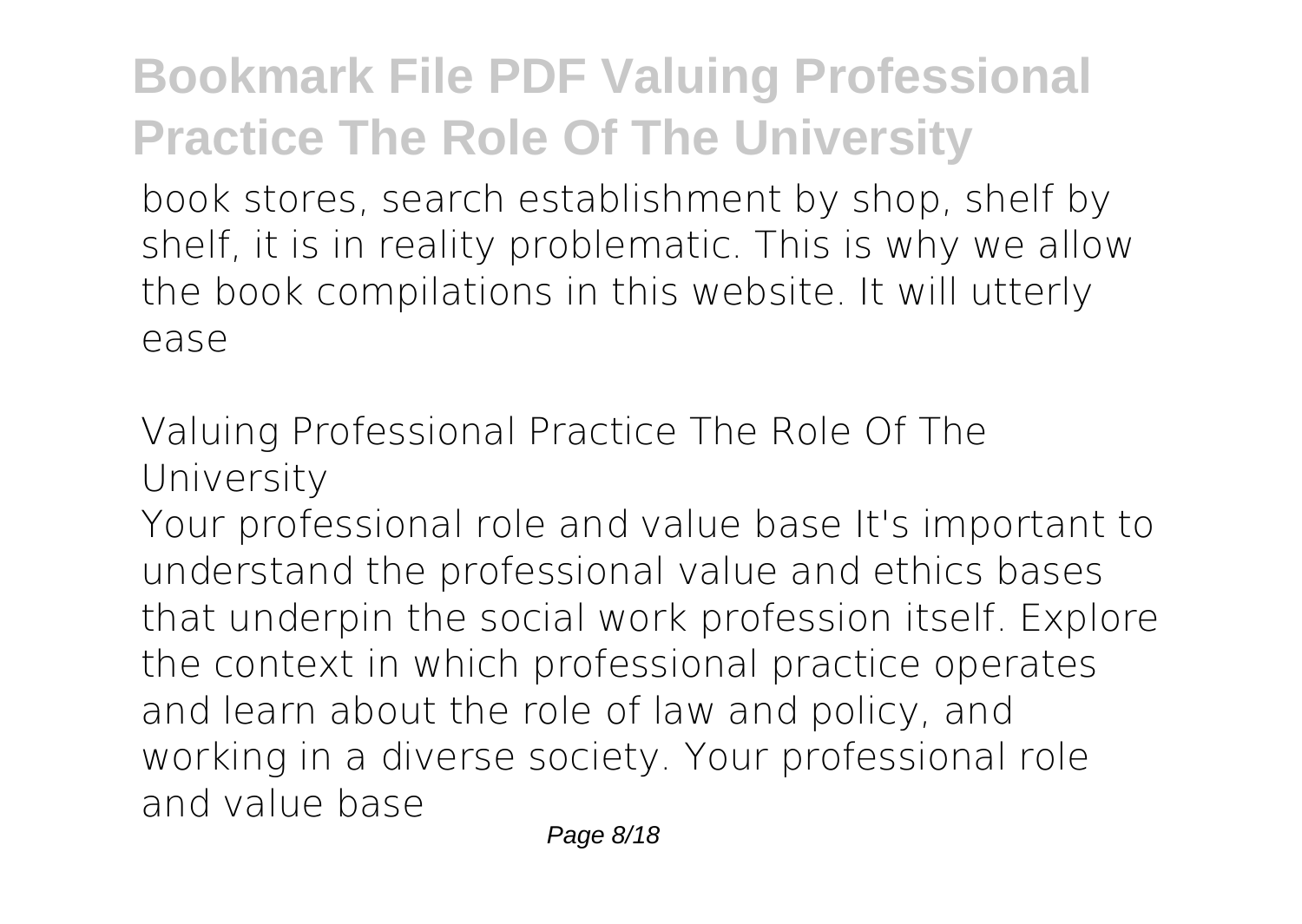*Ethics, Values and Diversity | Social Work Toolkit* As people professionals, it's critical that we value people and put them at the centre of our approach balancing consideration, compassion and fairness, and supporting others to do so. We have a key role to play in organisations to build a sense of shared purpose, and to give people a meaningful voice on matters that affect their working lives. In working alongside managers and leaders, people professionals will work to encourage a culture of trust, people development and well-being, to ...

*Valuing people | CIPD Profession Map* Page 9/18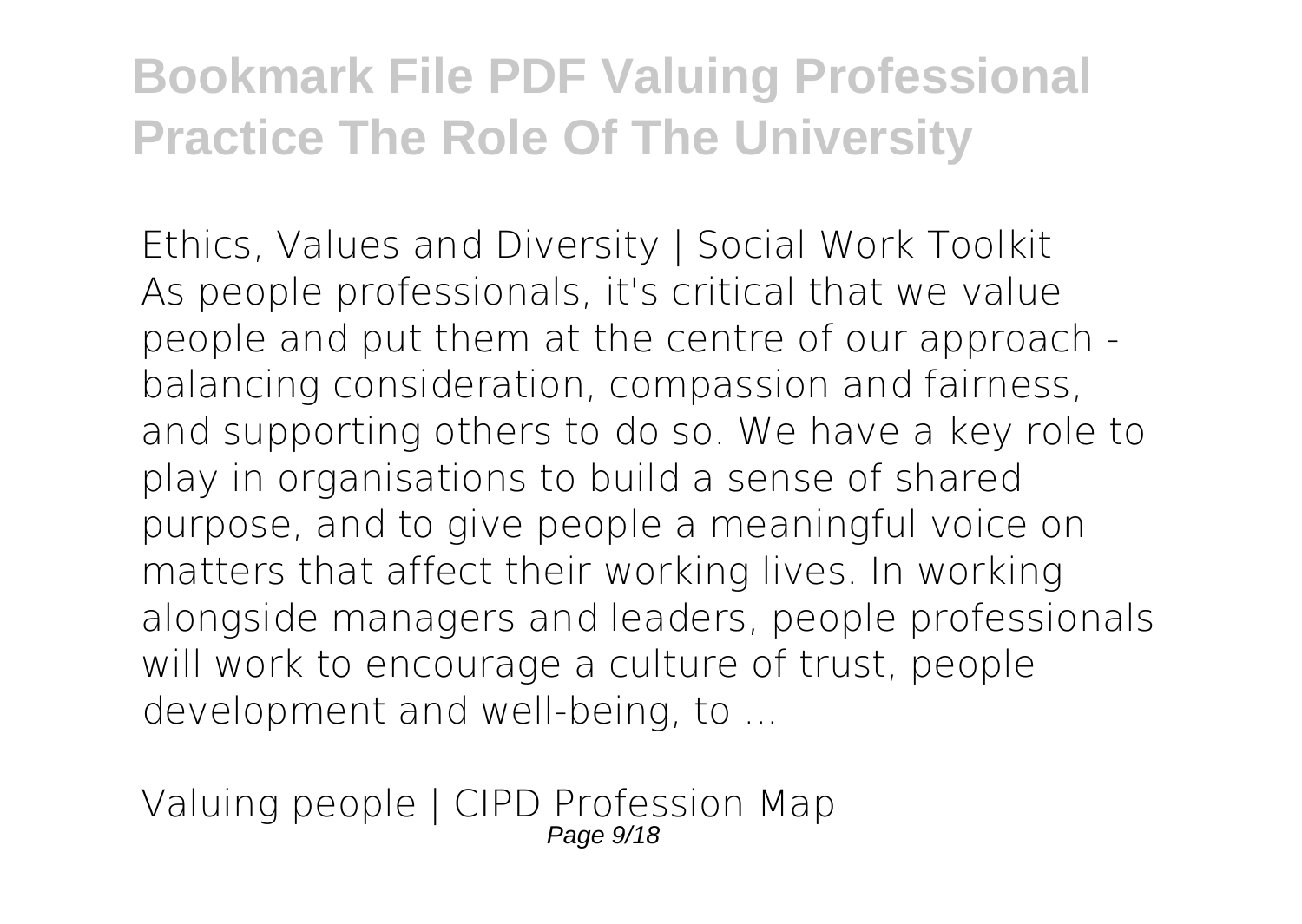Students may increase their commitment to professional values directly through role playing and indirectly through observing behaviors related to professional values . Nursing educators are effective role models because of their clinical skills, sense of responsibility, professional commitment, and personal characteristics such as kindness, flexibility, and honesty.

*The importance of professional values from nursing ...* Valuing as well as respecting social, cultural and ecological diversity and promoting the principles and practices of local and global citizenship for all learners. Demonstrating a commitment to engaging  $P$ age  $10/18$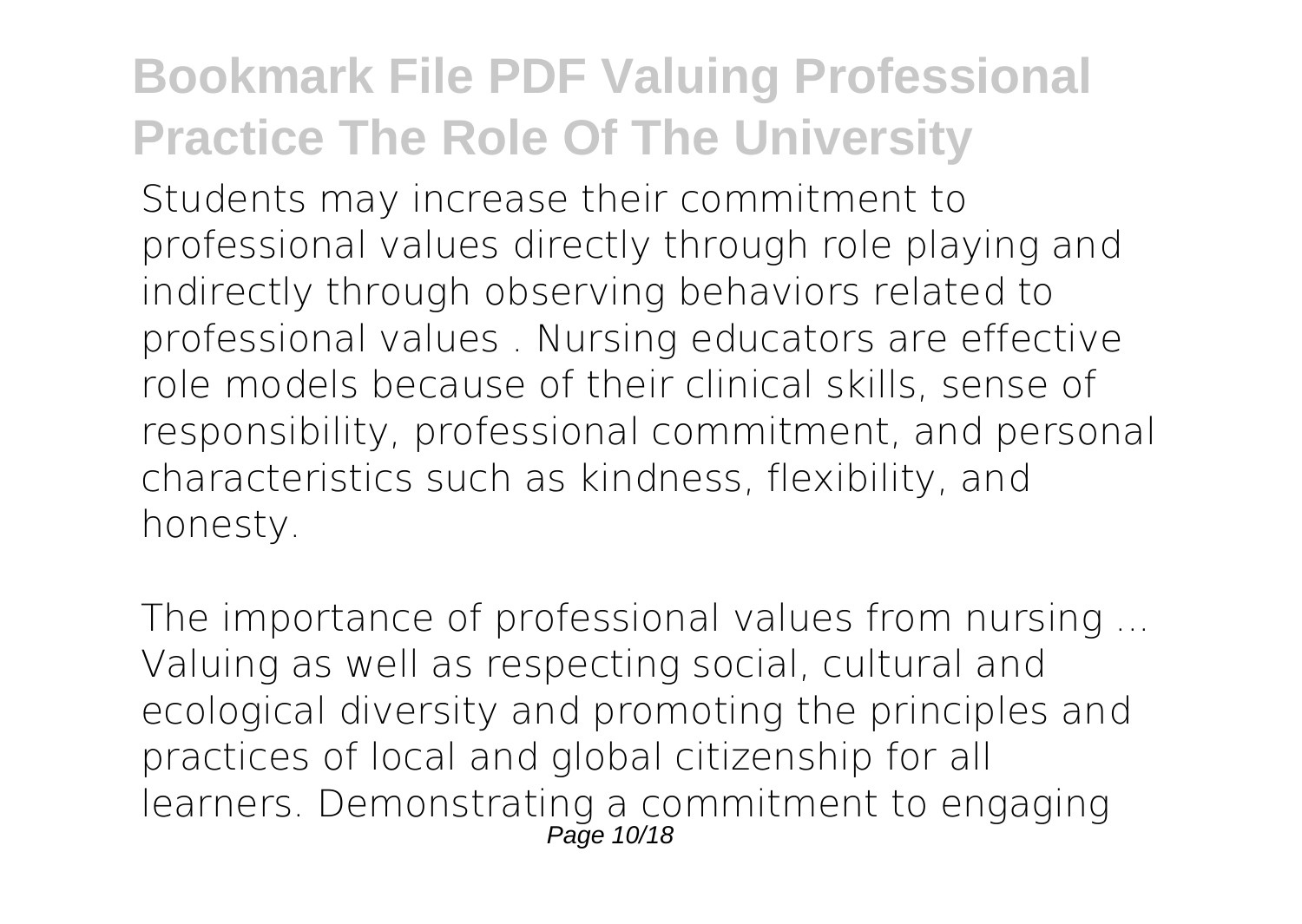learners in real world issues to enhance learning experiences and outcomes, and to encourage learning our way to a better future.

*Professional values into action | General Teaching Council ...*

how their individual role and objectives contributed to the achievement of the University's strategic objectives. The University's overall objectives are articulated via the University Strategy. The Values for Working Together and the Professional Behaviours outlined in this document complement this, and together help to provide clarity about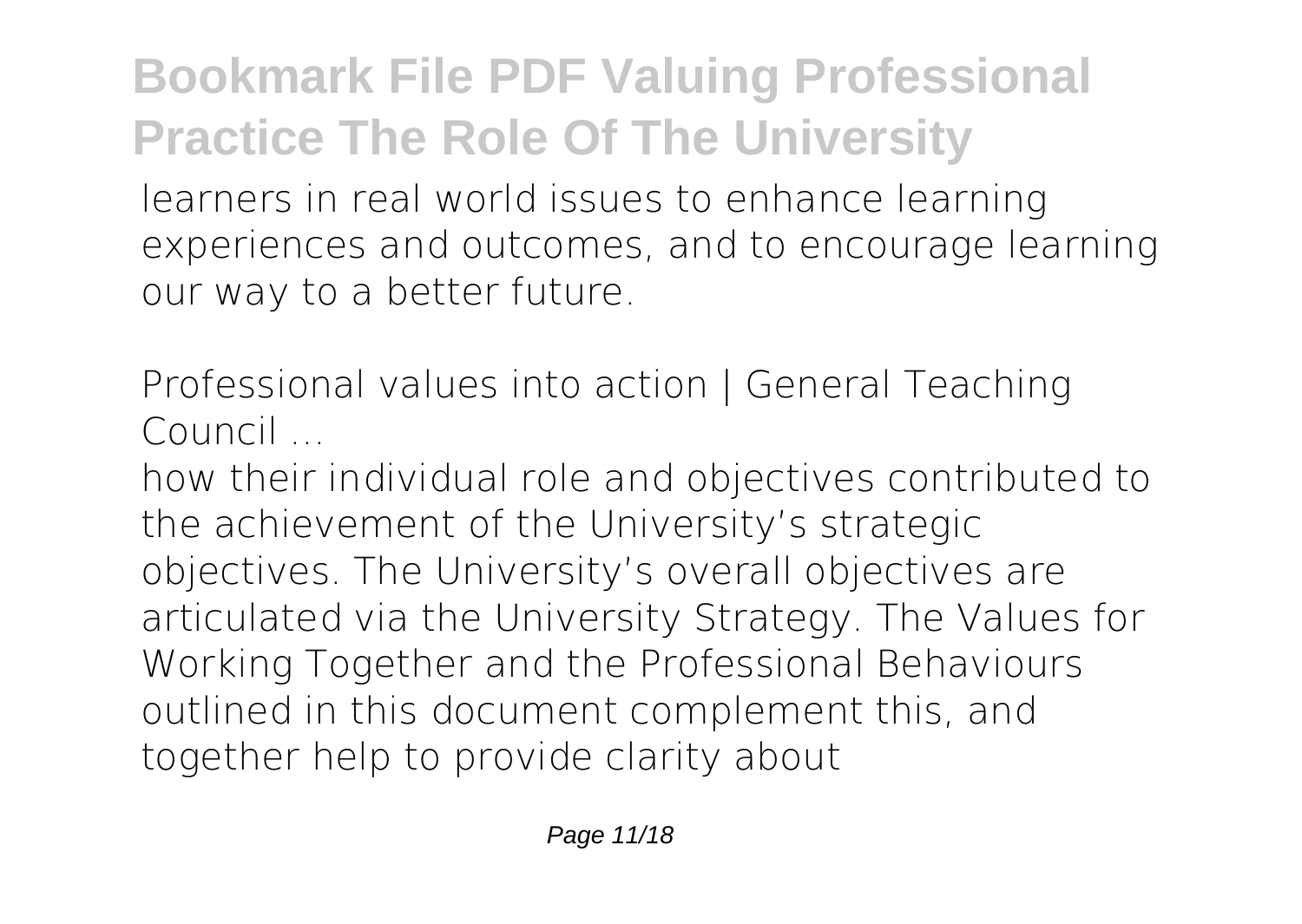*Values for Working Together and Professional Behaviours*

Our core role is to regulate, and to ensure we regulate as well as possible, we proactively support our professions. This means creating resources that are useful throughout your career as a nurse, midwife or nursing associate, helping you to deliver our standards and address future challenges.

*The Code: Professional standards of practice and behaviour ...*

Your core team members care passionately about doing work that helps others. They value teamwork, and they're always willing to pitch in or stay late if Page 12/18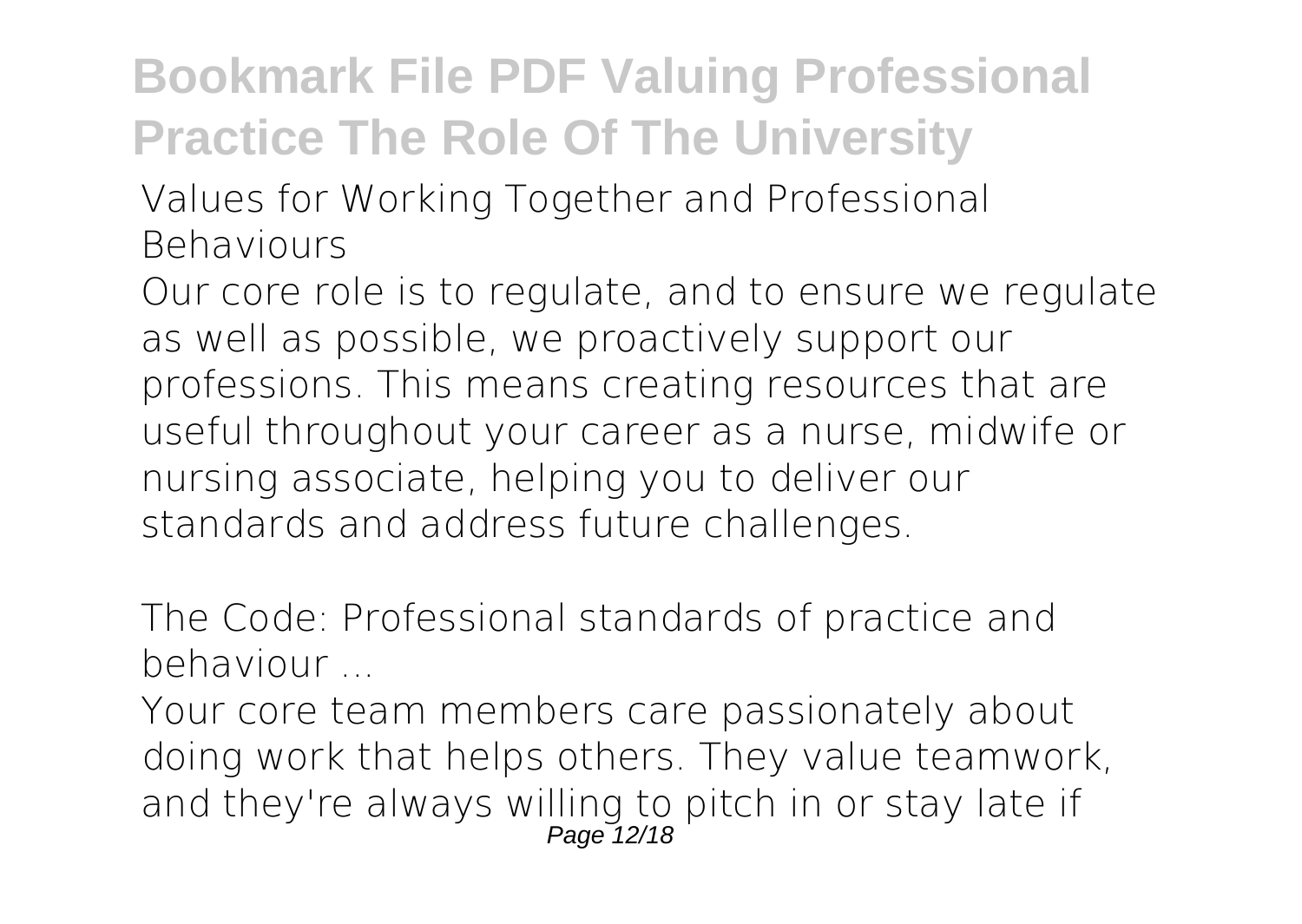someone is behind on an important deadline. This has led to a culture of trust, friendliness, and mutual respect within the team. Brandon, on the other hand, wants to climb the corporate ladder.

*Understanding Workplace Values - Importance of Culture Fit ...*

Reflective Practice is an essential part of developing new skills, but at a deeper level it grows the capacity of the individual to respond to challenges, make timely decisions, manage emotions, conduct productive relationships and cope with stress.

*What is Reflective Practice? What is the role of ...* Page 13/18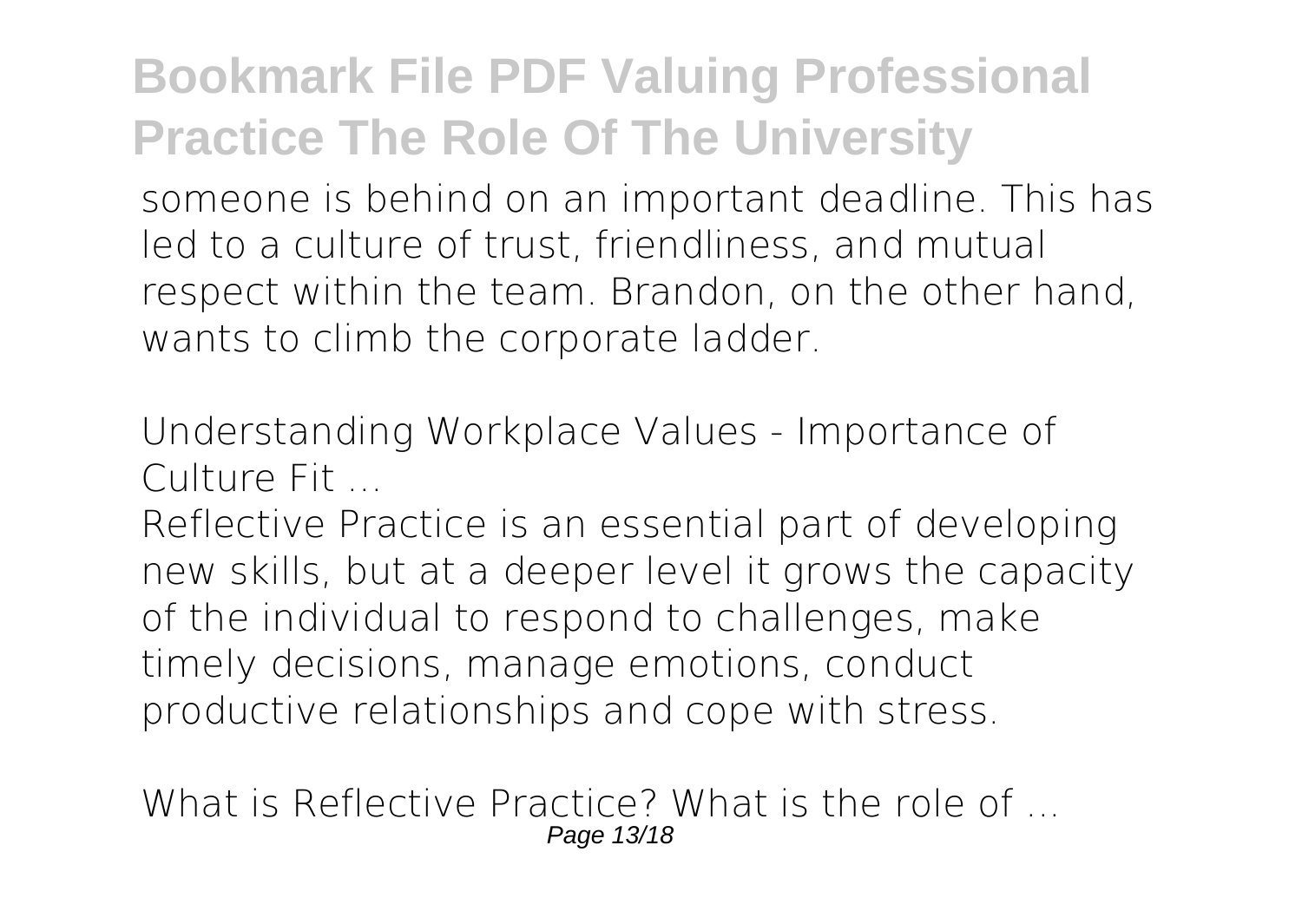**Bookmark File PDF Valuing Professional Practice The Role Of The University** VALUING PROFESSIONAL PRACTICE: THE ROLE OF THE UNIVERSITY IN PROFESSIONAL DOCTORATES Clive Morley ABSTRACT Professional doctorates in Australian universities have been a growing and

*VALUING PROFESSIONAL PRACTICE: THE ROLE OF THE UNIVERSITY ...*

"Practising in a professional manner requires that individuals have skills, knowledge, values and attitudes appropriate to their role and responsibility within the setting. In addition, it requires regular reflection upon practice and engagement in supported, ongoing professional development." (Siolta, 2006)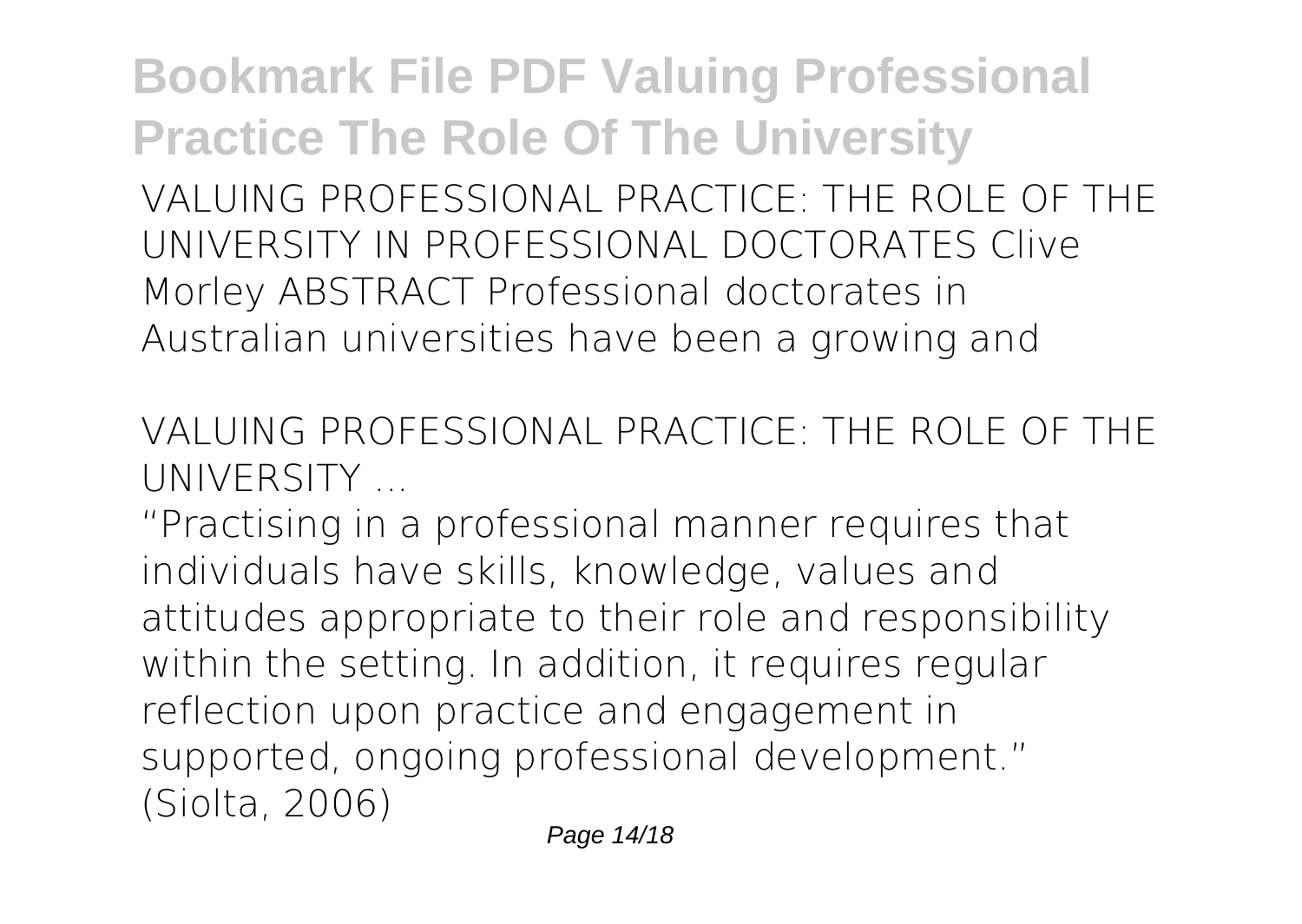*Professional Practice in the Early Years* Our values and behaviours will shape our culture, influencing the work we do and how we do it. Our values are important to us. They guide the way we behave, individually and together, and give us a firm foundation to promote excellence in nursing and midwifery for the benefit of the public. We've aligned these to our strategic aims.

*Our values and behaviours - Nursing and Midwifery Council* The role of the professional Early Years Practitioner is vital in ensuring all children are meeting their Page 15/18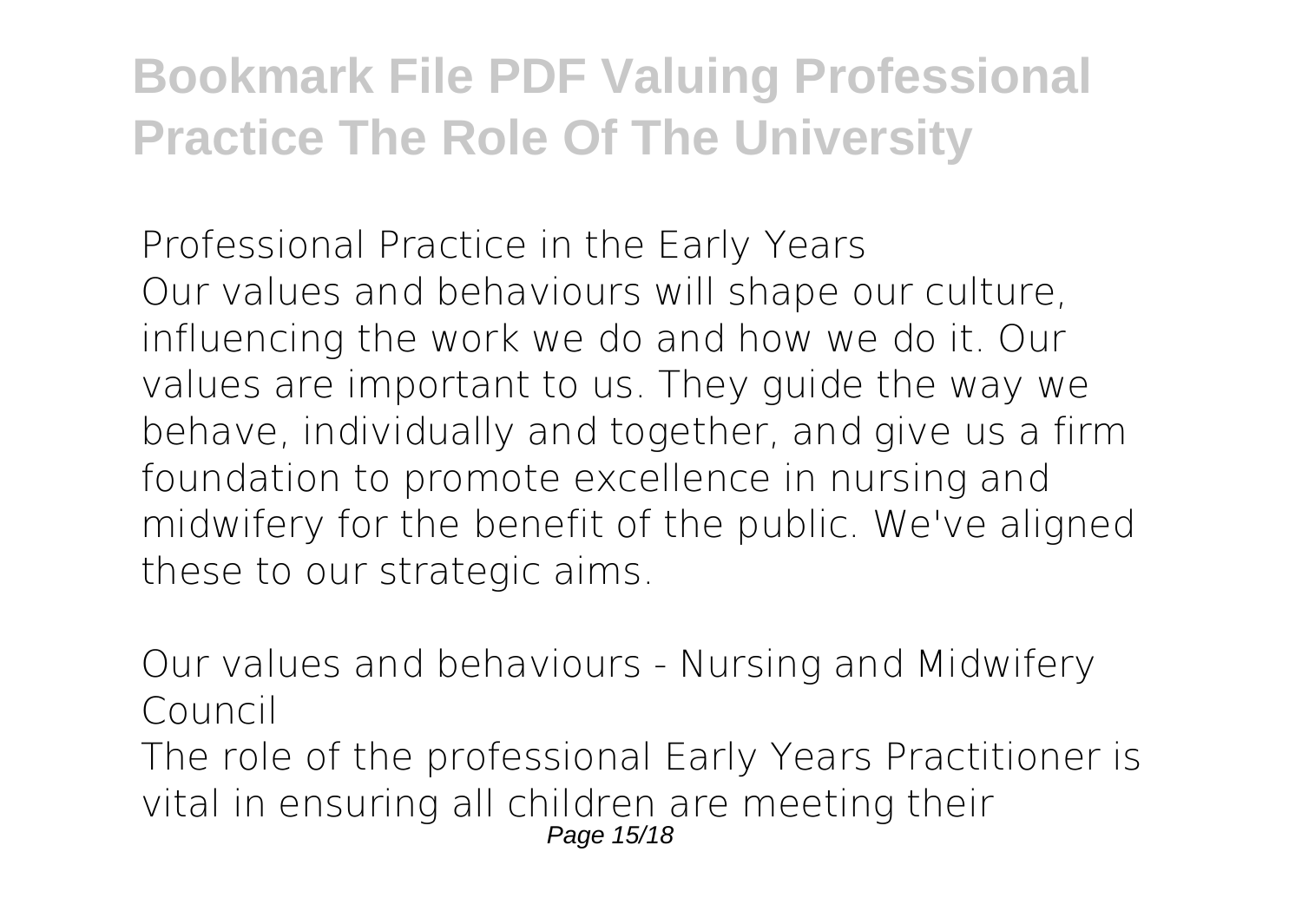personal developmental goals, and achieving the highest standard of learning available. Another role of the practitioner is the "key person".

*The Importance of a professional Early Years Practitioner*

The broad technical guidance provided in standardised people management processes and practices is intended to help organisations better understand their role in the network of relationships between employees, contractors, volunteers, supplychain partners and customers.

*HR and Standards | Factsheets | CIPD* Page 16/18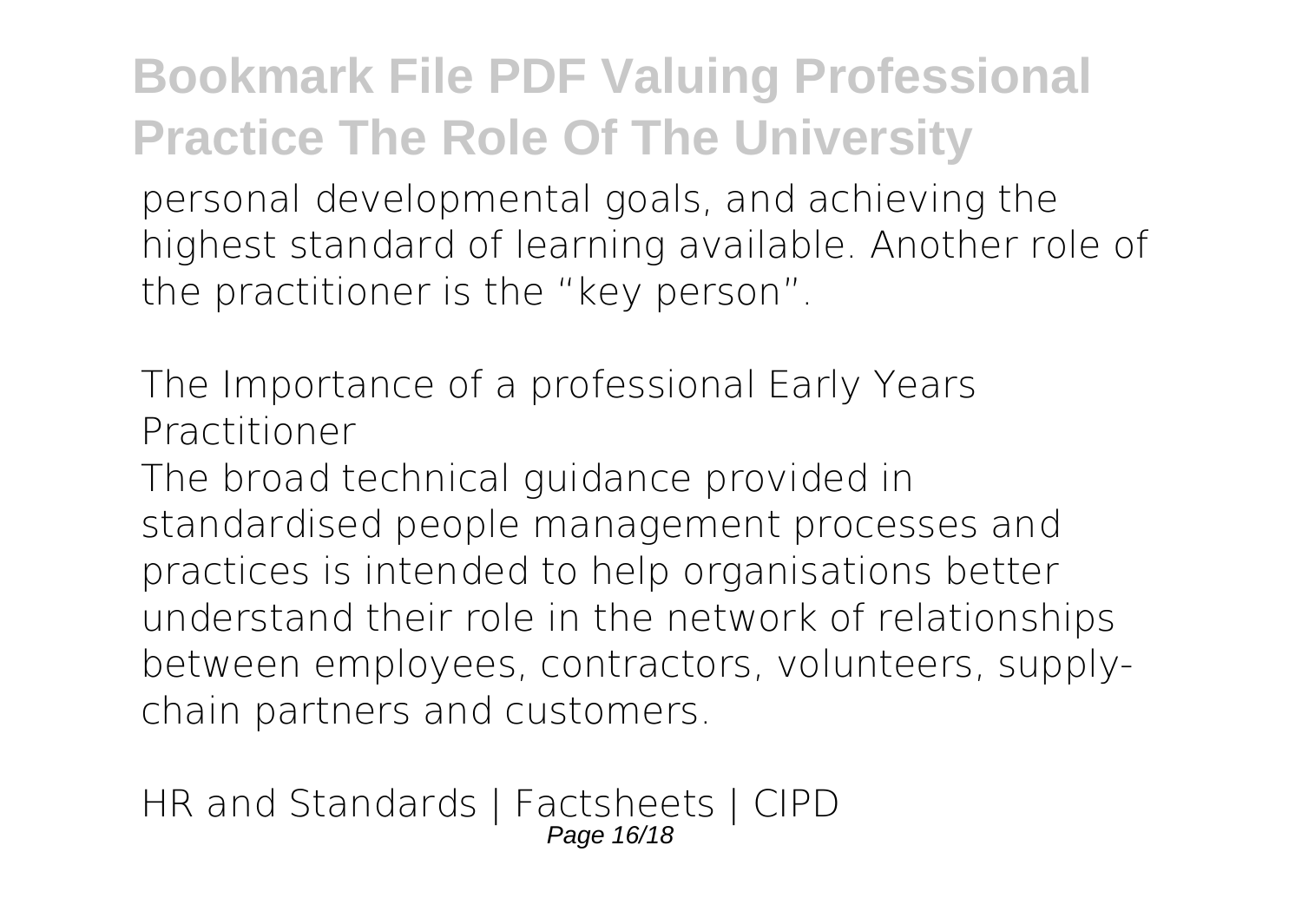In its application to the role of mentorship and student contribution to practice, it helps to realise the differing roles of the mentor, student nurse and the team and identify opportunities to enhance practice learning. Willis (2015) speaks of the mentor 'badge of honour'.

*Valuing the student contribution to practice | Nursing Times*

Reflective practice gives the opportunity for a health professional to look back at their clinical skills used in given situations, and assess how these skills could be amended to better their professional practice.